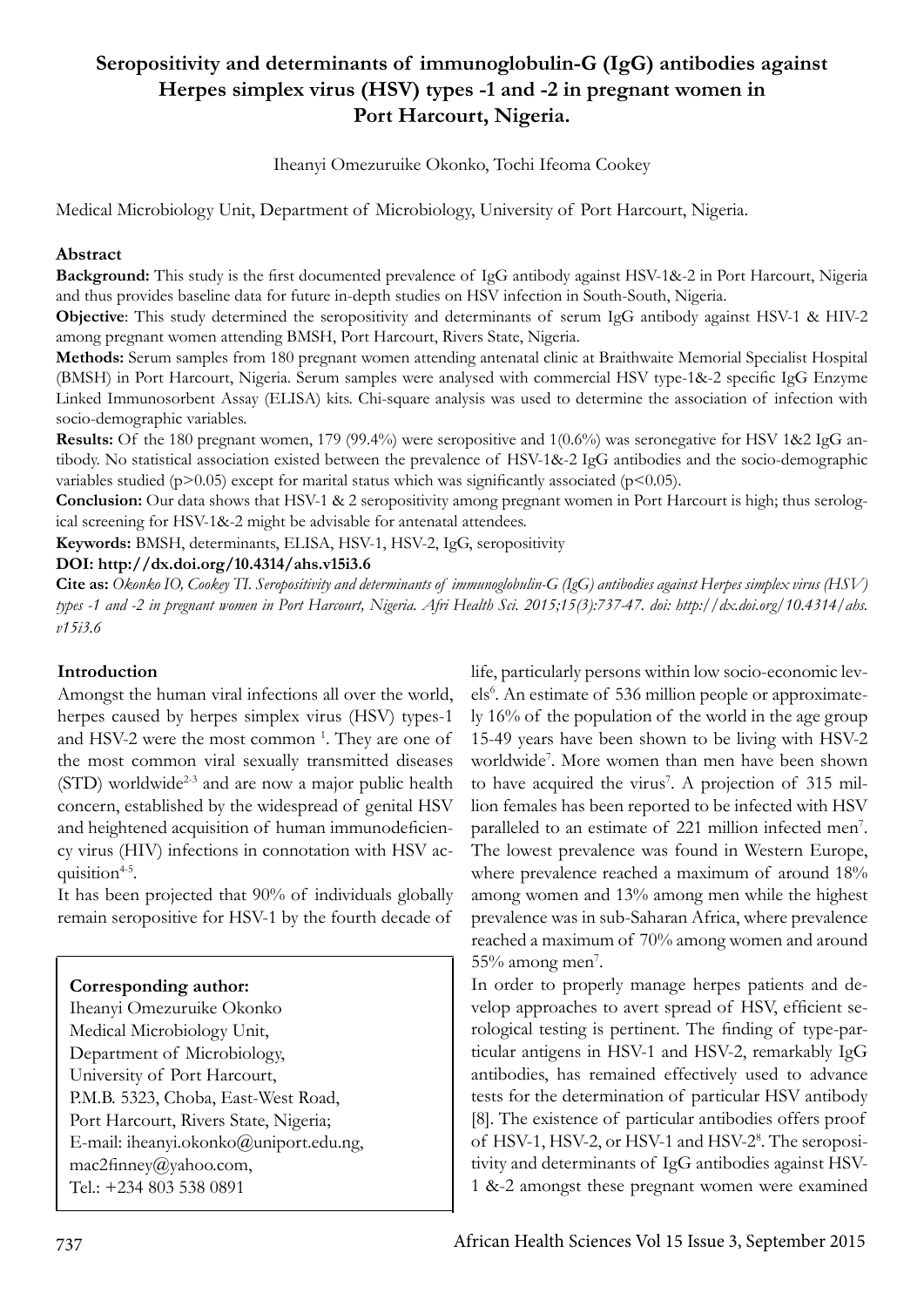using commercially available enzyme linked immunosobernt assay (ELISA) kits.

## **Methods**

#### **Study area**

The current study was steered from February 2013 to September, 2013 and was restricted to pregnant women presenting at the antenatal clinic of Braithwaite Memorial Specialist Hospital, Port Harcourt, Nigeria. BMSH is a government owned specialist hospital which is located in the old Government Reserved Area (G.R.A.) of Port Harcourt City. It is a frequently used hospital in Rivers State, which by feature of its setting delivers tertiary health-care services. Port Harcourt lies along the Bonny River in the Niger Delta and it coordinates are 4°53'23"N 6°54'18"E and located in a city 360 km2 (139 sq mi).

## **Study plan**

This is a consecutive hospital based study which was implemented to determine the seropositivity of IgG antibodies against HSV-1 and HSV-2 amongst pregnant women in Port Harcourt, South South, Nigeria.

## **Study population**

The targeted populace consist of all the pregnant women presenting at the antenatal clinic of BMSH from February to September, 2013. A total of 180 consented pregnant women were carefully chosen and registered for the study. The sociodemographic data were collected from their medical registers (Table 1). The information obtained were stratified as follows; the ages of the pregnant women were grouped into four groups- 20-25 years, 26-30 years, 31-35 years and 36-42 years; the marital status was classified as being married or single; the educational status was grouped into primary, secondary, post-secondary and tertiary education while occupational status was grouped as employed, self-employed, unemployed and students. Finally, the gestation periods were classified based on the trimesters the women were in at the time of the study; first, second or third trimesters.

## **Collection and preparation of samples**

Five milliliters of venous blood were collected into sterile tubes from the enrolled subjects. These samples were centrifuged for 15 minutes and resultant sera were extracted into labelled eppendorf tubes. Sera were stored at temperature of -20<sup>o</sup>C until use.

#### **Serology**

Sera were examined for IgG antibodies against HSV-1 & HSV-2 using a commercially available ELISA kit manufactured by DIA.PRO Diagnostic Bioprobes Srl Via G. Carducci no 27 20099 Sesto San Giovanni, Milano, Italy. These tests were implemented as specified by the manufacturer.

## **Principle of the test**

The HSV 1&2 IgG ELISA kit was built on the principle of IgG capture in which the microplates were coated with native inactivated HSV-1 and HSV-2. The dense stage was mainly treated with the weakened sample and anti-HSV IgG were taken, if existing, by the antigens. Subsequently washing out all the other constituents of the sample. In the second incubation, linked anti-HSV IgG were identified by adding polyclonal specific anti-hIgG antibodies, branded with peroxidase (HRP). The enzyme apprehended on the compacted segment, performing on the substrate/chromogen mix, creates an optical indicator that is proportionate to the quantity of anti-HSV IgG antibodies existing in the sample. A calibration curve plotted alongside a core gold standard, creates potentially, a quantifiable IgG antibodies determination in the sample. Interpretation of results were done as specified by the manufacturer.

## **Data analyses**

Outcomes were presented and scrutinised using Statistical Package for Social Sciences (SPSS) 20.0. The seropositivity was considered as the number of samples that tested positive to anti-HSV-1 and HSV-2 IgG antibodies over the number of samples screened multiply by 100. Chi-square test was employed to define relationships among sociodemographic characteristics of the participants. P<0.05 was set as the statistical significance level.

#### **Results**

#### **Socio-demographic data**

The characteristics of the pregnant women were stratified and presented in Table 1. The median age in the samples was 30.5 years (range, 20 to 42). The age groups; 26 – 30 years and 31 – 35 years constituted the largest populations making up  $40.6\%$  (n=73) and 31.7%  $(n=57)$  of the total population respectively, while 30 (16.7%) of the pregnant women were aged 20-25years and 20 (11.1%) were aged 36-42 years. Married pregnant women predominated the study constituting 98.3% of the sample compared to 1.7% of the population that was single. On the basis of educational background,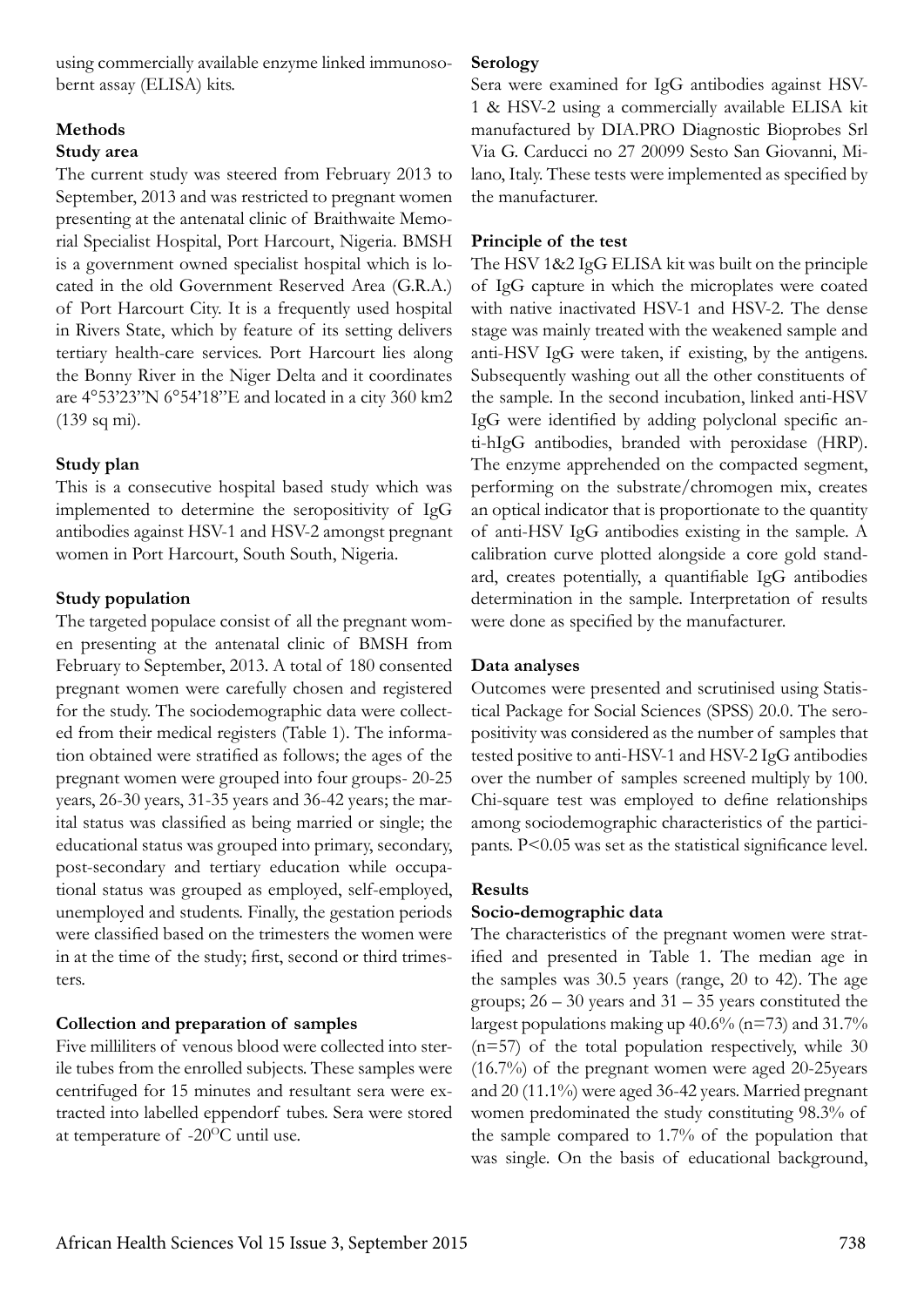0.6%, 36.7%, 6.7% and 56.1% of the pregnant women were found to have acquired primary, secondary, post-secondary and tertiary education respectively. A lower percentage of 13.3% were students and 37.8% were self employed. While 22.8% of them were gainfully employed, 26.1% were unemployed.

#### **Seropositivity of anti-HSV-1& HSV-2 IgG antibodies**

From the 180 pregnant women examined, 179 (99.4%) women were seropositive for anti-HSV-1& HSV-2 IgG antibodies while 1 (0.6%) was seronegative for anti-HSV-1& HSV02 IgG antibodies. Table 1 shows the characteristics of the pregnant women tested and their serological outcomes.

| <b>Variables</b> |               | Total           |               | HSV-1 &-2 IgG    |               |                  |               | <b>Statistics</b>     |
|------------------|---------------|-----------------|---------------|------------------|---------------|------------------|---------------|-----------------------|
|                  |               | No.             | $\frac{0}{0}$ | <b>Positives</b> | $\frac{0}{0}$ | <b>Negatives</b> | $\frac{0}{0}$ |                       |
| Age              | $20 - 25$     | 30 <sup>°</sup> | 16.7          | 30               | 100.0         | $\theta$         | 0.0           |                       |
|                  | $26 - 30$     | 73              | 40.6          | 73               | 100.0         | $\theta$         | 0.0           | $\chi^2$ = 2.16995,   |
|                  | $31 - 35$     | 57              | 31.7          | $56\,$           | 98.2          | $\mathbf{1}$     | $1.8\,$       | $df = 3$ , $p > 0.05$ |
|                  | $36 - 42$     | $20\,$          | 11.1          | 20               | 100.0         | $\theta$         | 0.0           |                       |
| Marital          |               |                 | 98.3          |                  |               | $\mathbf{1}$     | $0.6\,$       | $\chi^2 = 0.017$ ,    |
| status           | Married       | 177             |               | 176              | 99.4          |                  |               |                       |
|                  | Singles       | $\overline{3}$  | 1.7           | $\overline{3}$   | 100.0         | $\theta$         | $0.0\,$       | $df = 1, p < 0.05$    |
| Education        | Primary       | 1               | 0.6           | 1                | 100.0         | $\theta$         | 0.0           |                       |
|                  | Secondary     | 66              | 36.7          | 66               | 100.0         | $\theta$         | 0.0           |                       |
|                  | Post-         |                 | 6.7           |                  |               | $\theta$         | $0.0\,$       | $\chi^2$ = 0.786548,  |
|                  | secondary     | 12              |               | 12               | 100.0         |                  |               |                       |
|                  | Tertiary      | 101             | 56.1          | 100              | 99.0          | $\mathbf{1}$     | 1.0           | $df = 3$ , $p > 0.05$ |
| Occupation       | Student       | 24              | 13.3          | 24               | 100.0         | $\theta$         | 0.0           |                       |
|                  | Unemployed    | 47              | 26.1          | 46               | 97.9          | $\mathbf{1}$     | 2.1           |                       |
|                  | Self-         |                 | 37.8          |                  |               | $\theta$         | $0.0\,$       | $\chi^2$ = 2.8456,    |
|                  | employed      | 68              |               | 68               | 100.0         |                  |               |                       |
|                  | Employed      | 41              | 22.8          | 41               | 100.0         | $\theta$         | 0.0           | $df = 3$ , $p > 0.05$ |
| Gestation        | 1st trimester | 28              | 15.6          | 28               | 100.0         | $\theta$         | 0.0           |                       |
|                  | 2nd           |                 | 51.7          |                  |               | $\mathbf{1}$     | $1.1\,$       | $\chi^2$ = 0.94071,   |
|                  | trimester     | 93              |               | 92               | 98.9          |                  |               |                       |
|                  | 3rd trimester | 59              | 32.8          | 59               | 100.0         | $\theta$         | 0.0           | $df = 2$ , $p > 0.05$ |
| Total            |               | 180             | 100.0         | 179              | 99.4          | $\mathbf{1}$     | 0.6           |                       |

## **Table 1: The characteristics and serological outcomes**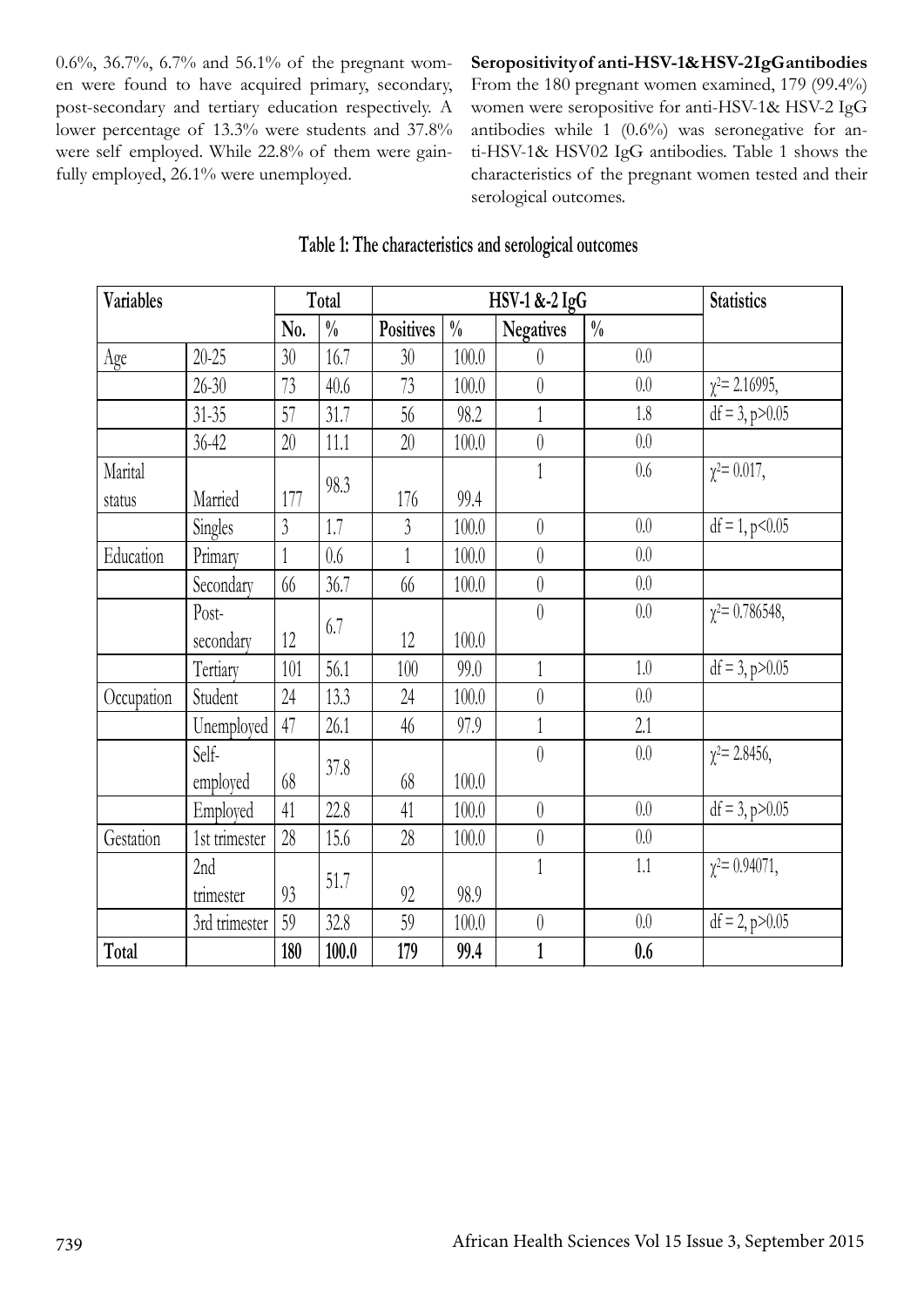#### **Age-related seropositivity of anti-HSV-1 & HSV-2**  of 100.0% was recorded in 20-25 years, 26-30 years and **IgG antibodies**

The age-related seropositivity of anti-HSV-1 & HSV-2 IgG antibodies is presented in Figure 1. Seropositivity

36-42 years age groups while 98.2% was found in age group 31-35 years. These differences was not statistically associated ( $\gamma$ 2= 2.16995, df=3, p>0.05).



**Figure 1: Age-related seropositivity of anti-HSV-1 & HSV-2 IgG antibodies**

## **Seropositivity of anti-HSV-1 & HSV-2 IgG antibodies according to marital status**

The seropositivity of anti-HSV-1 & HSV-2 IgG antibodies in accordance to the marital status is presented in Figure 2. The three single pregnant women were found to be seropositive (100%) for HSV-1&2 while 176 married women tested seropositive (99.4%). This difference was significantly associated ( $\chi$ 2= 0.017, df=1,  $p$ <0.05).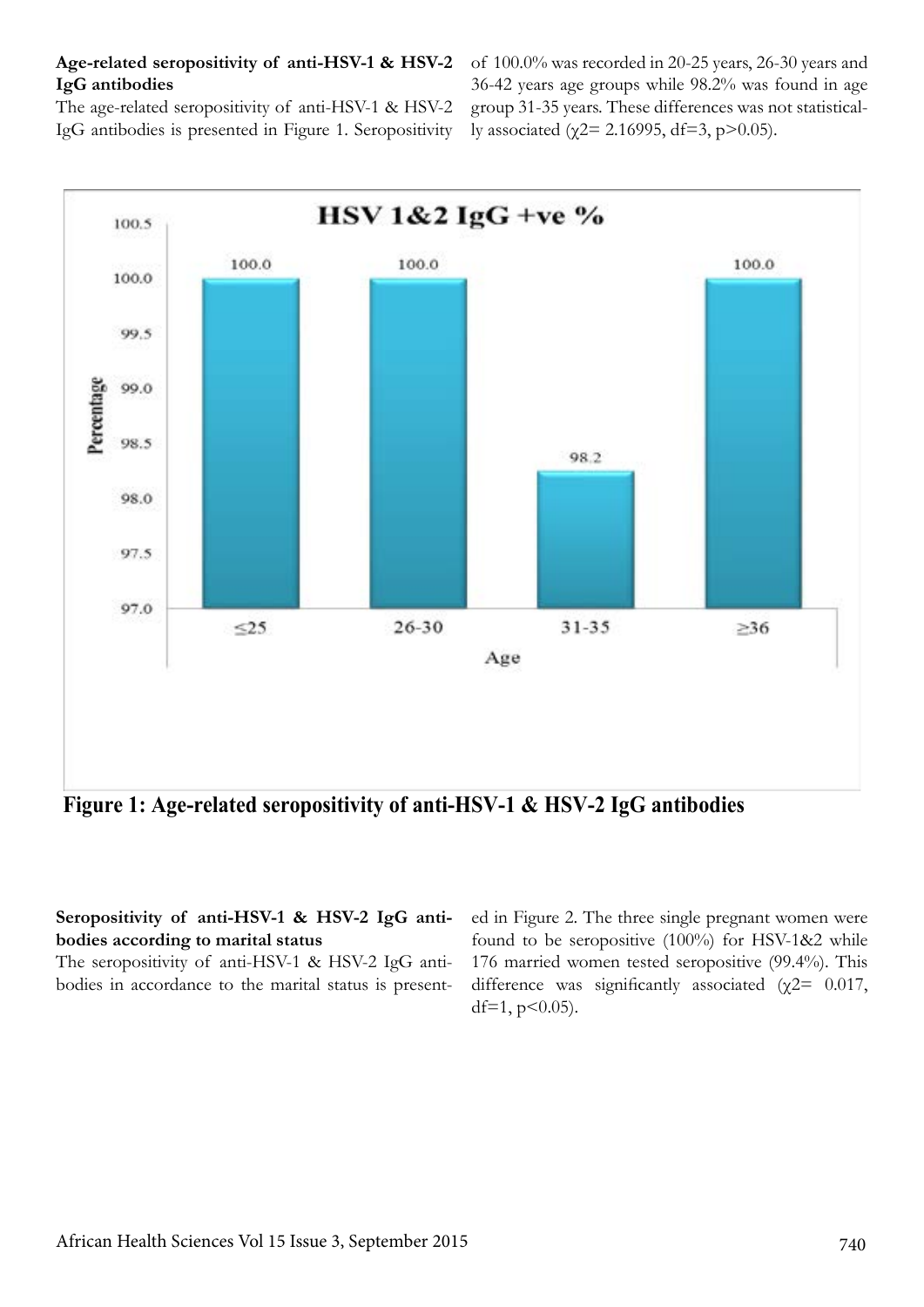

**Figure 2: Marital status-related seropositivity of anti-HSV-1 & HSV-2 IgG antibodies** 

## **Seropositivity of anti-HSV-1 & HSV-2 IgG antibodies in relation to educational background**

The educational background of these pregnant women showed no significant association with seropositivity of anti-HSV-1 & HSV-2 IgG antibodies ( $χ$ 2= 0.786548, df=3, p>0.05) as presented in Figure 3. One hundred percent (100.0%) of the pregnant women having primary, secondary and post-secondary education had anti-HSV-1 & HSV-2 IgG antibodies while 99.0% seropositivity was documented in those with tertiary education (Table 1, Figure 3).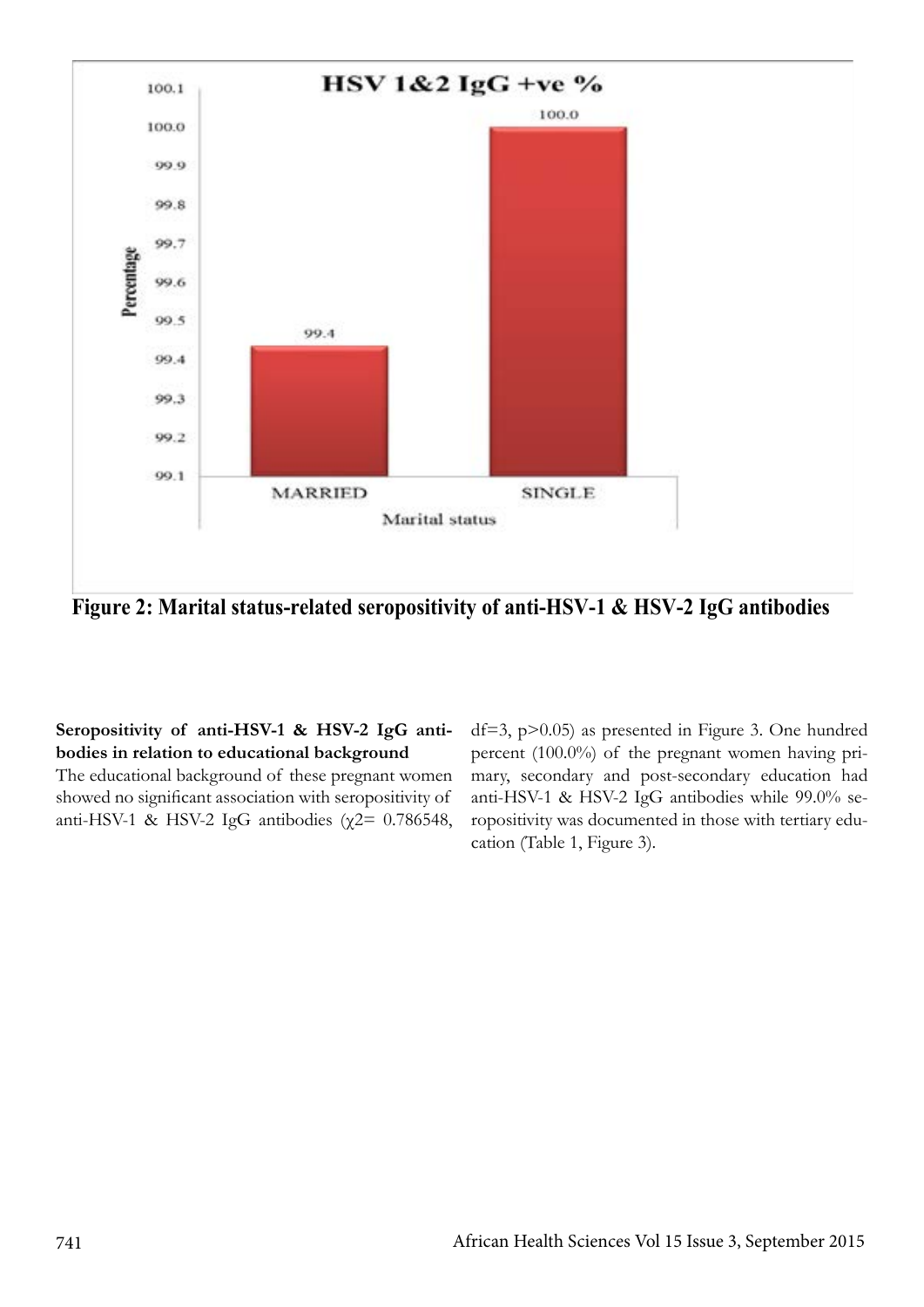

**Figure 3: Seropositivity of anti-HSV1 & HSV-2 IgG antibodies in relation to educational background**

## **Occupation-related seropositivity of anti-HSV-1 & HSV-2 IgG antibodies**

Occupation-related seropositivity of anti-HSV-1 & HSV-2 IgG antibodies is presented in Figure 4. The pregnant women that were students, self employed and employed were all seropositive for anti-HSV-1 & HSV-2 having 100.0% seropositivity in each group while those that were unemployed had 97.9% seropositivity (46 of 47). However, these differences were not significantly related ( $\chi$ 2= 2.8456, df = 3, p>0.05).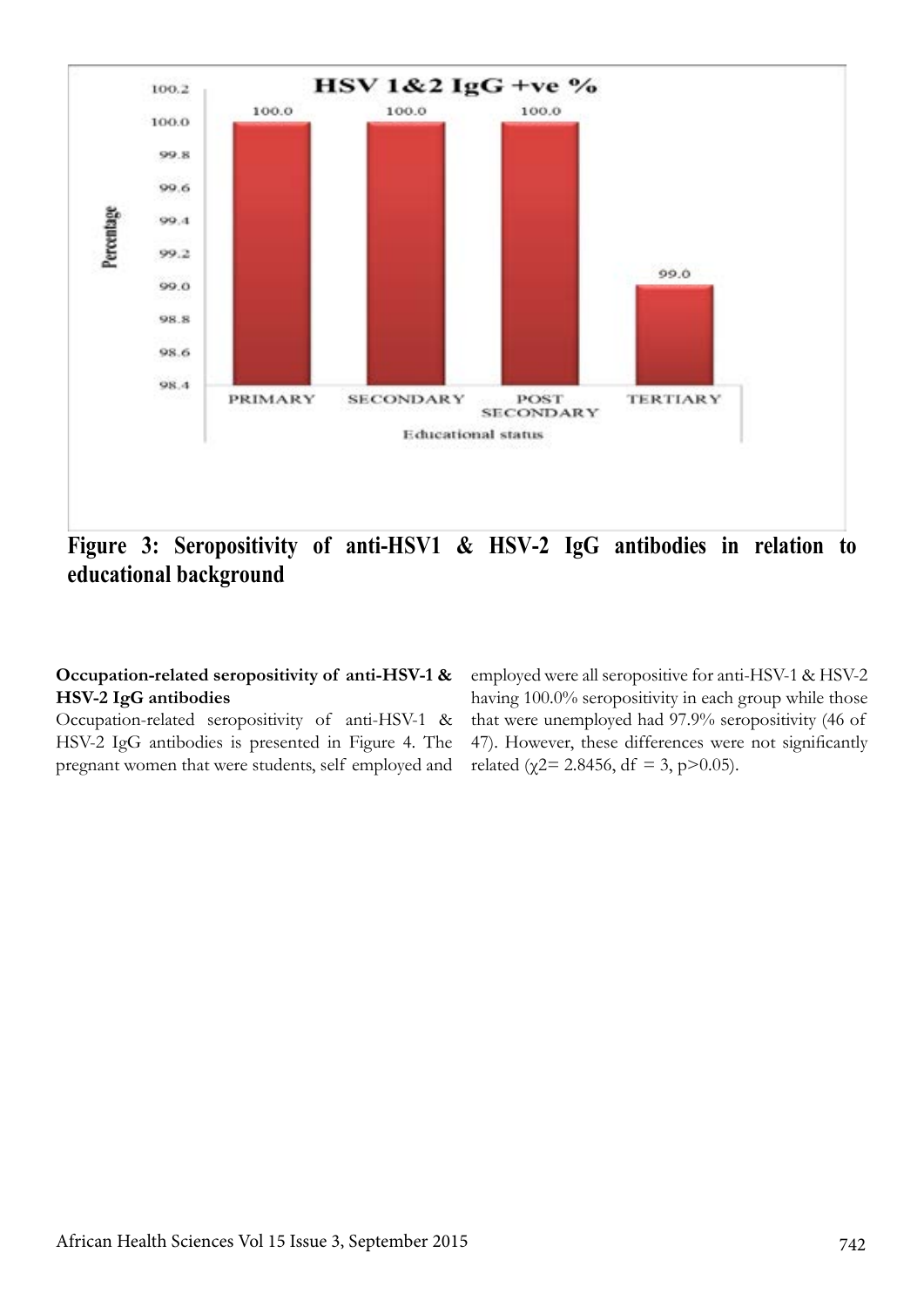

**Figure 4: Occupation-related seropositivity of anti-HSV-1 & HSV-2 IgG antibodies**

**Seropositivity of anti-HSV-1 & HSV-2 IgG antibodies in relation to gestation period** 

Gestation period related seropositivity of anti-HSV-1 & HSV-2 IgG antibodies is presented in Figure 5. It showed that participants in first and third trimesters had 100.0% seropositivity compared to those in their second trimester (98.9%). Nevertheless, this difference was not significantly associated ( $\gamma$ 2= 0.94071, df = 2, p>0.05).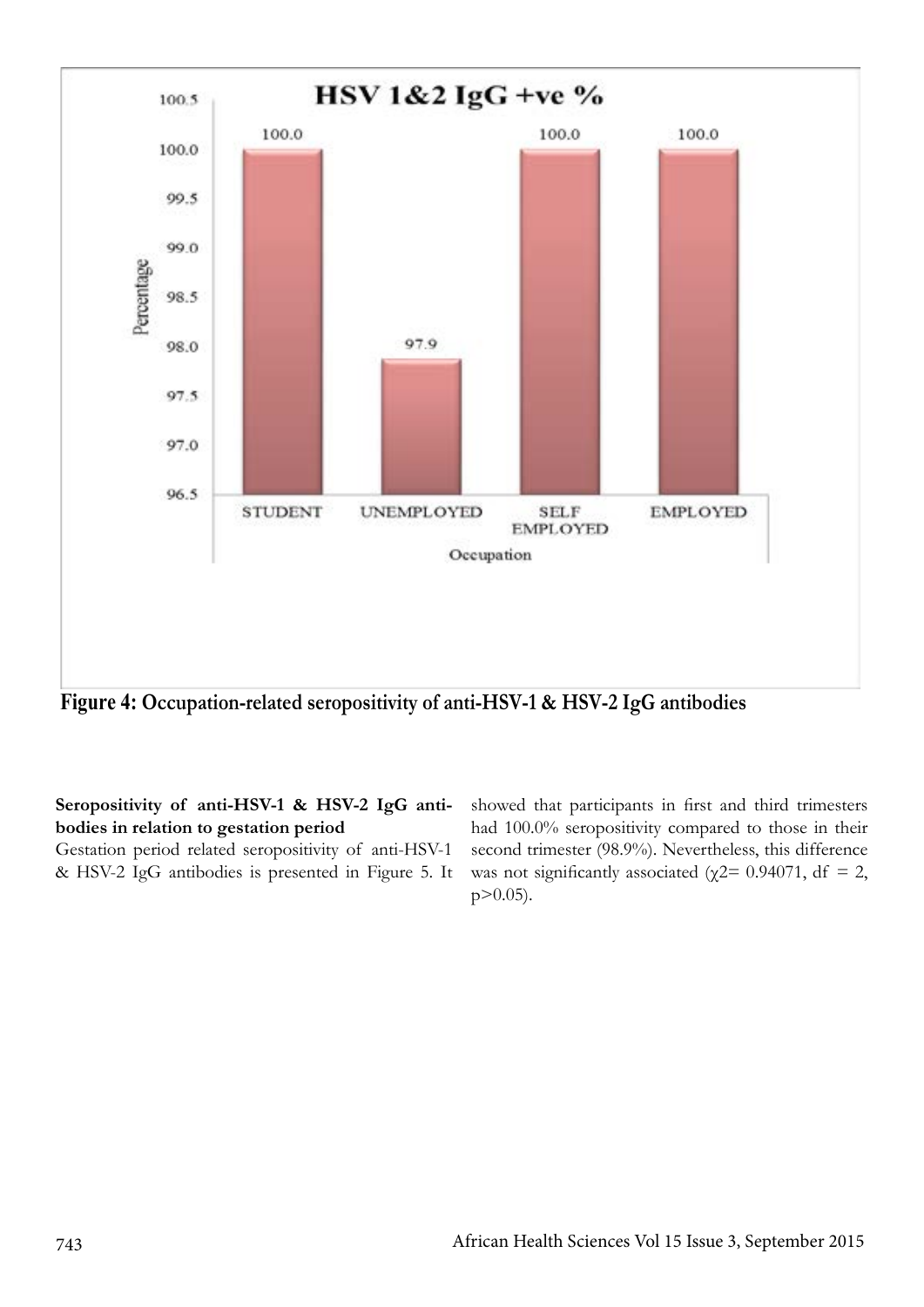

**Figure 5: Gestation period related seropositivity of HSV 1&2 IgG antibodies** 

## **Discussion**

HSV-1 and HSV-2 is a frequently occurring STI, and its prevalence has rose considerably in the past two eras in several advanced and developing countries<sup>2,9</sup>. Known co-factors for HSV transmission include race, sex, age, frequency of sexual contacts, non-use of condom, duration of relationship, history of STI, duration of HSV in the source partner, HIV infection, socioeconomic status and serological outcomes $10-13$ .

This study aimed at determining the seropositivity and determinants of anti-HSV-1 and HSV-2 IgG antibodies among pregnant women in Port Harcourt, Rivers State, South-South region of Nigeria and also to identify the demographic variables associated with the prevalence. Very high infection levels have been documented in the developing world of which Nigeria is one of them. Corey and Handsfield<sup>14</sup> reported rates of  $60 - 90\%$  among gold miners and commercial sex workers respectively in South Africa. Prevalence rates ranging from 30 to 80% have been recorded among women in sub-Saharan Africa15. In Nigeria, Agabi et al.16 observed 87.0% prevalence in Jos, Nigeria. Kurewa et al.17 reported a prevalence of 51.1% among pregnant women in Zimbabwe. Though only pregnant women were used in this study,

previous studies have shown that females were more prone to HSV infection than their male counterparts<sup>7</sup>. Conversely, in pregnant women, the danger related with mother-child transmission of HSV has turn into a key public health concern <sup>9,18-19</sup>. Genital infection by HSV-1 and HSV-2 amongst pregnant females is a main cause for apprehension because of the danger it poses to the fetus and newborns<sup>18-19</sup>. Therefore, the assessment of HSV infection in pregnant women will help in the proper management of the infection and will also be useful for epidemiological purposes.

Anti-HSV-1 and HSV-2 IgG antibodies and its connotation with certain risk and sociodemographic factors have been previously reported. This study revealed a high seropositivity rate (99.4%) of anti-HSV-1 and HSV-2 antibodies amongst pregnant women. HSV is most predominant among adult population; consequently<sup>2,9</sup>, several females have been exposed in advance to pregnancy<sup>2,9</sup>, eliciting the fact that most of the pregnant women have been open to each HSV-1 or HSV-2 or both that ensued in infection and formation of antibody<sup>2,9</sup>. This goes ahead to suggest a pointer of the possibility of HSV transmission amongst sexually active females<sup>2,9</sup>. This high rate is in concordance with various studies performed.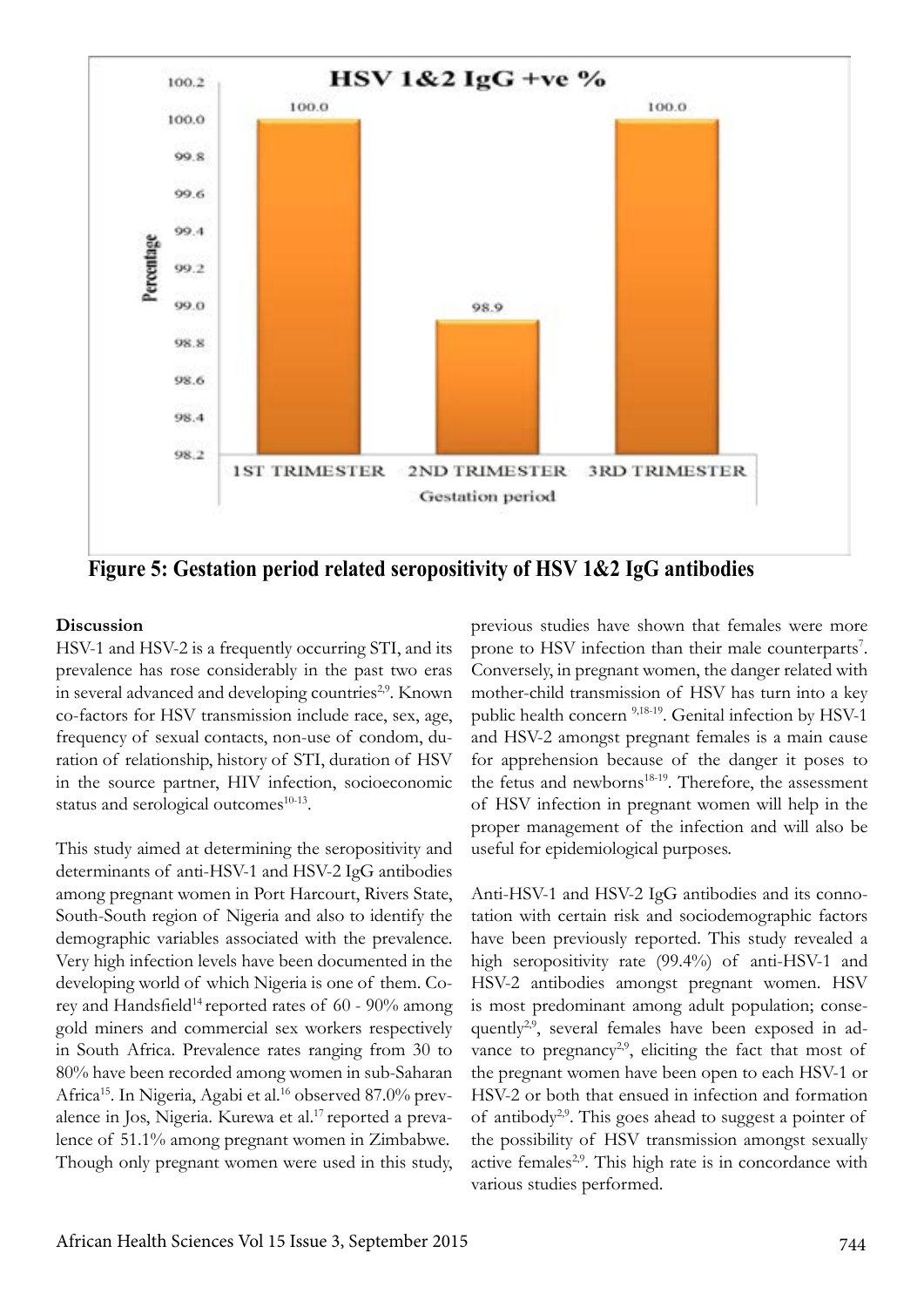Ghazi et al.<sup>20</sup> detected a high seropositivity of 90.9% and 27.1% for HSV-1 and HSV-2 IgG antibodies respectively in pregnant Saudi women. Also, Sauerbrei et al.<sup>21</sup> found 82.0% and 18% of the pregnant women seropositive for HSV-1 and -2 type specific IgG antibodies respectively. In the United States, Xu et al.<sup>2</sup> reported a 72% overall seropositivity of HSV amongst pregnant women. The 99.4% seropositivity for HSV in this study is higher than previously reported by some other authors. It is higher than 29.08% obtained by Apurba et al.<sup>22</sup> and 18.6% reported by Sadiq et al.<sup>23</sup> among pregnant mothers with bad obstetric history.

The serological status of the pregnant women in the present study was compared with socio-demographic variables such as age, marital status, education, occupations and gestation period. All the variables appeared to be statistically insignificantly associated (P> 0.05) with the prevalence of HSV IgG antibodies among the samples investigated except for marital status which was significantly associated with HSV IgG. This finding is similar to that obtained by  $Obeid<sup>24</sup>$  in a study among pregnant women in Saudi Arabia who observed that there was no statistically significant association between age and occupation, and HSV-1 IgG. Obeid<sup>24</sup> also observed that education was not significantly associated with HSV-2 IgG. Another study by Rezaei-Chaparpordi et al.25 found a significant correlation between age, marital status, occupation, and HSV seroprevalence. Kurewa et al.<sup>17</sup> also reported that the danger for a seropositive STI rises with number of lifetime sexual partners, increasing ages greater than 30 years, multigravid, polygamy, partner taking alcohol and age at sexual debut.

In previous studies, seropositivity of HSV rose steadily with age through the age range or subsequently increased above age  $30^{26}$ . Consequently, it drops in older females greater than 40 years of age<sup>26</sup>. However, in the present study, a total prevalence rate of 100.0% was observed in the pregnant women from ages 20-25 years, 26-30 years and 36-42 years, with a slight decrease in ages 31-35 years. A maximum number of HSV seropositivity observed in age group 26-30 years is in cognizance with a study by Apurba et al.<sup>22</sup>.

A higher prevalence was recorded among the single than married pregnant women (100.0% versus 99.4%) which agrees with Agabi et al.<sup>16</sup> that also found a high-

er prevalence in singles compared to married individuals. This indicates that the single pregnant women included in this study should have had a greater lifetime sexual activity or have been infected in early childhood more than the married women. This results deviates from the higher prevalence rate of 71.2% observed by Rezaei-Chaparpordi et al.<sup>25</sup> among subjects that were married than the singles in a study determining seroprevalence of HSV in Iran.

This study also showed a higher prevalence of HSV infection for pregnant women with lower educational status (100.0% for primary, secondary and post-secondary education) than those with tertiary education. This agrees with Malkin et al.<sup>27</sup>who found a higher HSV-1 infection in people of lower education level in France. Rezaei-Chaparpordi et al.<sup>25</sup> also observed an increase in prevalence of HSV antibodies with a decrease in level of education. It can be deduced from the present study that a higher risk of HSV is associated with a lower level of education. This might be explained by the fact that a lower level of education was an indicator of low socioeconomic status which was a risk factor for HSV infection. Lack of proper education might give rise to ignorance of HSV acquisition and prevention. Also, enlightenment on the significance of HSV diagnosis, treatment and preventive measures might aid the control of HSV-2 transmission.

A high prevalence of HSV IgG was observed in all occupational groups. This might be explained by the fact that a lower level of occupation (unemployed in this study) was an indicator of low socioeconomic status which was a risk factor for HSV infection. This observation deviates from a high seroprevalence found in lower socioeconomic group than in high socio-economic group according to studies performed by Apurba et al.<sup>22</sup> and Sadiq et al.<sup>23</sup>. The absence of a significant relationship found between education, occupation, and HSV seropositivity in this study compares favourably with Weiss<sup>15</sup> who stated that educational status, socio-economic (including occupation) and religion had insignificant outcome on the seropositivity of HSV-1 and HSV-215.

A high prevalence rate was also found for pregnant women in their first and third trimester. This suggests that these groups of females were at a greater danger of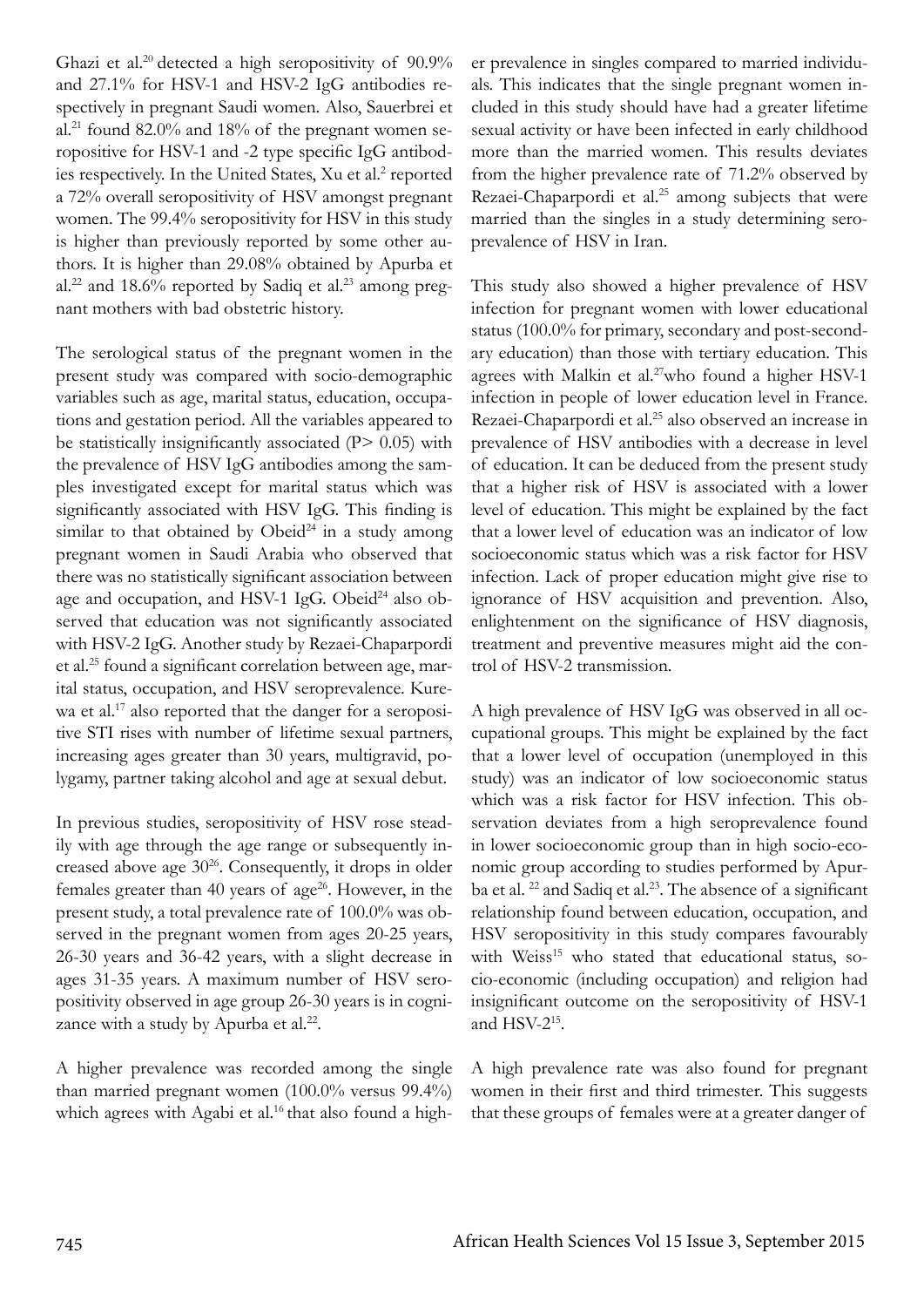acquiring  $HSV^{27}$  for instance,  $HSV$  gotten in the course of pregnancy is connected with spontaneous abortion<sup>27</sup> which occur highest in first trimesters, and risk of neonatal transmission with highest risk occurring at third trimester. The study also showed a seronegativity of 0.6% among the pregnant women tested and is therefore at high risk and vulnerable to suffering a primary genital herpes. The danger of mother to child spread of HSV is utmost if a seronegative female acquire primary or secondary genital herpes close to the delivery, preceding to antibody development.

#### **Conclusion**

This study has confirmed the seropositivity of immunoglobulin –G (IgG) against HSV-1 and -2 among pregnant women. It also showed that the seropositivity of anti-HSV-1 and HSV-2 IgG antibodies among pregnant women in Port Harcourt, Nigeria is very high (99.4%). The study also showed that age, education, occupation and gestation period were insignificantly linked to HSV IgG seropositivity. However, the seropositivity of HSV IgG was significantly associated with marital status. It be deduced that the risk of unborn children contracting HSV would be greater in cases where pregnant women exhibit no immunity i.e. no antibodies. From the findings of this study conducted in Port Harcourt, Nigeria, pregnant women should be educated on the risks of neonatal herpes, particularly since they are likely to have the strongest motivation for avoiding infection from partners. HSV serological testing of women should be included as a routine test during pregnancy in Nigeria, not only to identify those at risk of acquisition, but also to observe the prevalence rates. To the best of our knowledge, the findings of this study is the first documented seropositivity of anti-HSV-1 and HSV-2 IgG antibodies among pregnant women in Port Harcourt, Nigeria which provides a baseline data for future in-depth studies on HSV infection in South South, Nigeria.

#### **Acknowledgement**

The authors wishes to appreciate the management and staff of Braithwaite Memorial Specialist Hospital, Port Harcourt, Nigeria for their approval and assistance during this study. The exceptional technical support of Miss EM Okoli and Miss EJ Anah amongst others is also appreciated.

#### **References**

1. Brugha, R., Keersmaekers, K., and Renton A. Genital herpes infection: a review. *International Journal of Epidemiology*, 1997; 26: 698-709.

2. Xu, F., Sternberg, M.R., Kottiri, B.J., McQuillan, G.M., Lee, F.K., Nahmias, A.J., Berman, S.M. and Markowitz, L.E. Trends in herpes simplex virus type1 and type 2, seroprevalence in the United States. *Journal of American Medical Association*, 2006; 296 (8): 964-973.

3. Cusini, M., and Ghislanzoni, M. The importance of diagnosing genital herpes. *Journal of Antimicrobial Chemotherapy*, 2001; 47:9-16.

4. Mbopi-Keou, F.X., Robinson, N.J., Mayaud, P., Belec, L., and Brown, D. W.G. Herpes simplex virus type 2 and heterosexual spread of human immunodeficiency virus infection in developing countries: hypothesis and research priorities. Clinical Microbiology and Infectious Diseases, 2003; 9: 161-171.

5. Celum, C. L. The Interaction between Herpes Simplex Virus and Human Immunodeficiency Virus. Herpes, 2004; 1: 36A-44A.

6. Brown, Z.A., Selke, S., Zeh, J., Kopelman, J., Maslow, A., Ashley, R.L., Watts, D.H., Berry, S., Herd, M. and Corey, L. The acquisition of herpes simplex virus during pregnancy. *New England Journal of Medicine*, 1997; 337(8): 509–515.

7. Looker, K.L., Garnetta, G.P. and Schmid, G.P. An estimate of the global prevalence and incidence of herpes simplex virus type 2 infection. Bulletin of the World Health Organization, 2008: 86 (10): 805–812.

8. Slomka MJ. Seroepidemiology and control of genital herpes: the value of type specific antibodies to herpes simplex virus. Communicable Disease Report, 1996; volume 6, Review No. 3: R41. ISSN:1350-9349

9. Kriebs, J.M. Understanding herpes simplex virus: transmission, diagnosis, and considerations in pregnancy management. *Journal of Midwifery and Womens Health,* 2008; 53: 202-208.

10. Whitley, R.J. Herpes Simplex Viruses. In: Knipe DM, Howley PM, Griffin DE, et al eds. Fields Virology. 4th edition, Volume 2. New York, Lippincott, 2001; 2461-2509.

11. Stock, C., Guillén-Grima, F., de Mendoza, J.H., Marin-Fernandez, B., Aguinaga-Ontoso, I. and Krämer, A. Risk factors of herpes simplex type 1 (HSV-1) infection and lifestyle factors associated with HSV-1 manifestations. *European Journal of Epidemiology*, 2001; 17: 885-890.